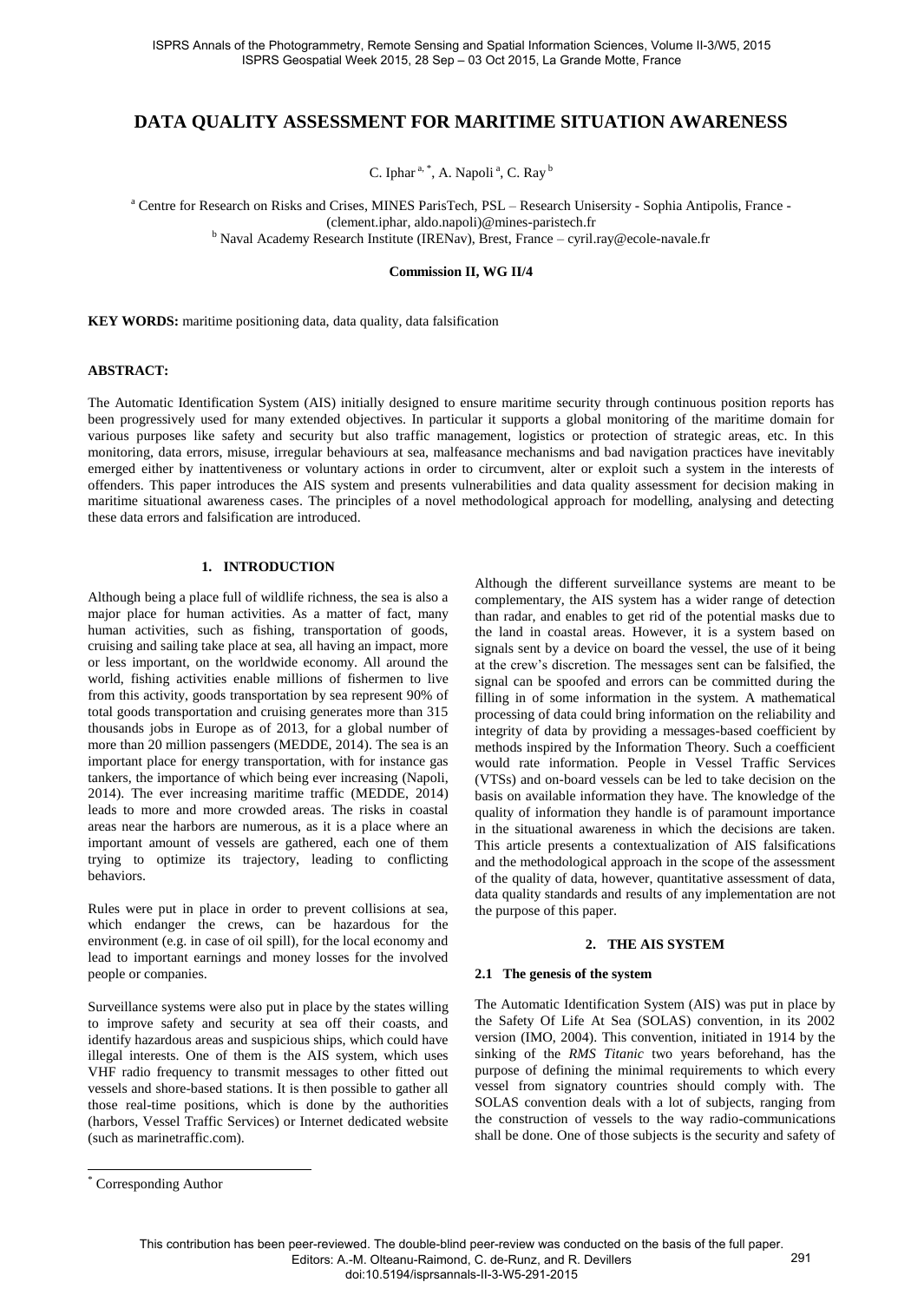maritime navigation, and the AIS system was created in this scope, in order to provide real-time spatiotemporal positioning to the vessels.

### **2.2 The concerned vessels**

All the vessels from the signatory states are not concerned with this system. Indeed, the SOLAS convention, in its fifth chapter, nineteenth rule, paragraph 2.4, states that "All ships of 300 gross tonnage and upwards engaged on international voyages and cargo ships of 500 gross tonnage and upwards not engaged on international voyages and passenger ships irrespective of size shall be fitted with an automatic identification system" (IMO, 2004). The deadline for setting up the system on-board ships depends on the ship itself: from the  $1<sup>st</sup>$  of July 2002 for new ships and ships engaged in international voyages at the soonest to the  $1<sup>st</sup>$  of July 2008 for some ships not engaged in international voyages at the latest.

#### **2.3 The transmission mode of AIS**

The AIS messages use the Very High Frequency (VHF) bandwidth, especially the dedicated Marine VHF bandwidth (4 distinct bandwidths for a total range of 2.225MHz). Two worldwide wavelengths are dedicated to the transmission of AIS messages: 161.975MHz and 162.025MHz. In order to transmit and receive signals, dedicated devices have been built since the introduction of this system. Four kinds of devices can be distinguished:

- Class A transponders: they equip the vessels for which the use of AIS is compulsory. They can emit and receive simultaneously on both channels.
- Class B transponders: in general, they equip the vessels for which the use of AIS is not mandatory but which want to be equipped.
- Multi-channel receivers: those devices can only receive messages, on both channels simultaneously.
- Radio scanner receivers: those devices can only receive messages, switching from one channel to the other one when wanted.

Two kinds of transmission are possible: terrestrial, and by satellite. At first, the system was intended to be only terrestrial, for transmission from one vessel to another or between a vessel and a coastal beacon, in a range of distance limited by the curvature of the Earth (up to circa 40 nautical miles in the best conditions (NASA, 2012)). Then, the development of ad hoc satellites enabled the harnessing of the signal even far from the coast line. The satellite uploads and stores up the received messages then downloads all the stored messages when it meets a coastal beacon. In the last years, with the development of the Internet, such data can be displayed in almost real-time on dedicated websites, and led to the knowledge of behaviors at sea. Where formerly ships literally disappeared beyond the skyline, they can now be tracked all around the world by every person having an Internet access.

#### **2.4 The different kinds of messages**

The SOLAS convention, in its fifth chapter, nineteenth rule, paragraph 2.4, states that AIS shall "provide automatically to appropriately equipped shore stations, other ships and aircraft information, including the ship's identity, type, position, course, speed, navigational status and other safety-related information",

"receive automatically such information from similarly fitted ships", "monitor and track ships" and "exchange data with shore-based stations" (IMO, 2004). As the communications can be various, it was necessary to create several messages, the pattern of each one of which being suitable to a particular situation. There are 27 messages in total, the most used being the numbers 1, 3 and 5 (Tunaley, 2013), used by class A transponders for spatiotemporal position reports, respectively scheduled, special and static. Some messages are standard (spatiotemporal position reports for class A, B, aircrafts and satellite transmission), some are for the aid to navigation (number 21), some are for timing request, others for safety purposes. The lengths of the messages differ: from one to five time slots (Tunaley, 2013). The standard messages used for terrestrial transmission is longer than satellite AIS transmission, for data storage purposes. Even if most of information is about ships, some aircrafts are also fitted out with AIS, and some problems AIS meets also impact Automatic Dependent Surveillance-Broadcast (ADS-B) system (Faragher et al., 2014), a surveillance technology for aircrafts.

In a standard position report of class A transponder, the geographical information in the messages is sent every 2 to 12 seconds when the vessel moves (depending on the speed of the vessel, the higher the speed, the closer the messages). When the ship is anchored, the messages are sent only every three minutes (Redoutey et al., 2008). In a mean day, 400 000 messages are sent from more than 22 000 vessels (NASA, 2012). The main data given in the message are (ITU, 2014):

- The number of the message
- A unique identification number of the user
- The navigational status
- The turning rate
- The speed
- The longitude
- The latitude
- The course
- The true heading
- The time
- The communication of the date of the next message

## **2.5 How the data flow is handled**

As formerly stated, an AIS message includes the time of the next communication. This means that the system is selfgoverning for the attribution of the time slots. The system selects an empty slot in which it wants to communicate, it chooses it on the basis of the previously received messages in order to prevent to use an already booked slot and prevents all others ships from using the slot it books for its next communication (ITU, 2014). This protocol is call SOTDMA, which stands for Self Organized Time Division Multiple Access, and it is especially designed for communication networks at sea. In case of conflict (when a meeting with a new station which has booked the same slot), the stations can modify their own allocations. Other protocols exist, for class B transponders and some messages having priority.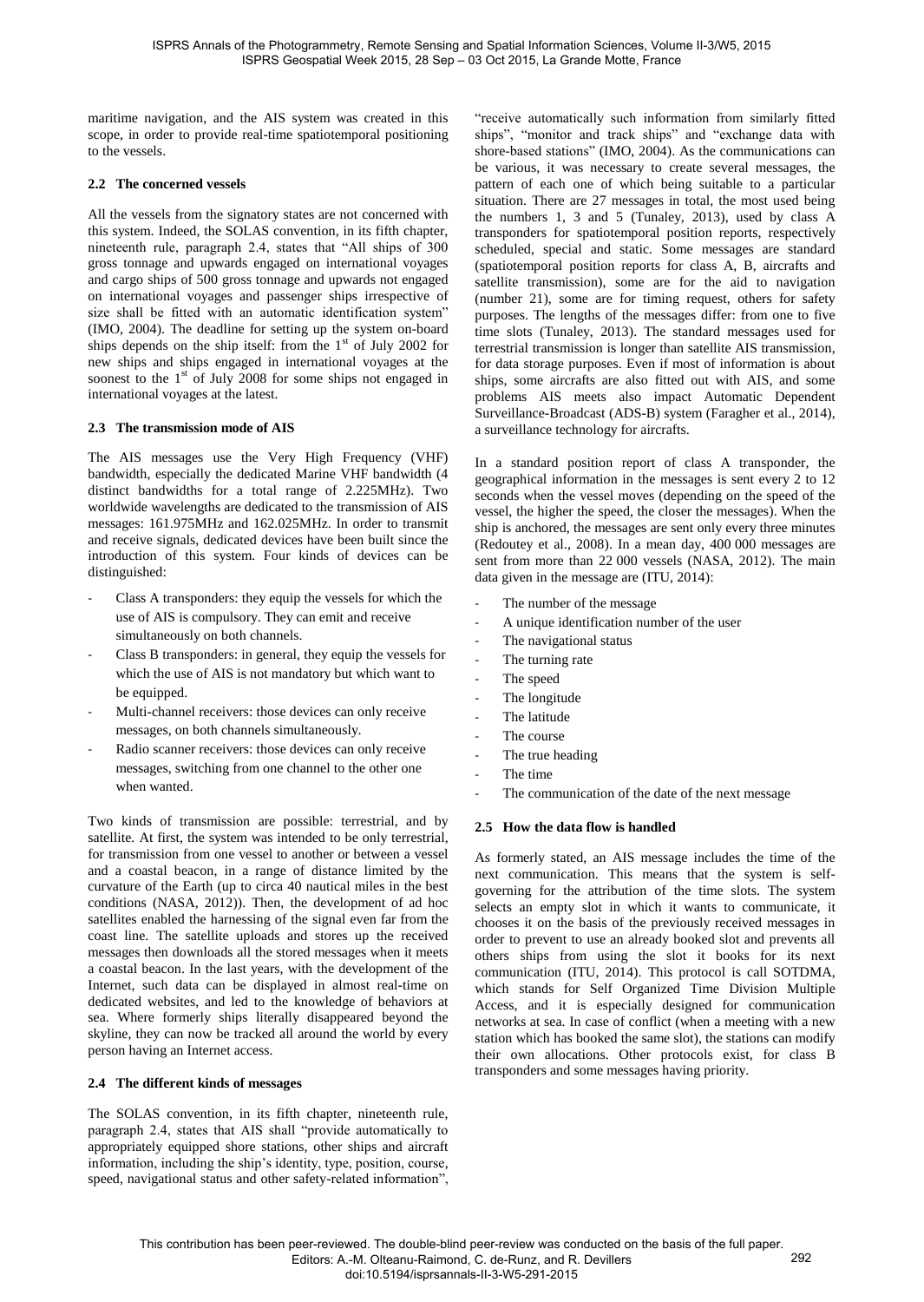## **2.6 The uses of AIS**

The system has several uses, albeit initially designed for safety and security purposes, some people use the system another way.

The AIS can be used for the prevention of boarding (alarm triggering when a small closest point of approach is computed), investigation in case of accident, control of fishing fleets, cargo fleets, global traffic, traffic in specific hazardous areas, maritime safety (for a state), aid to navigation or search and rescue operations.

# **3. A VULNERABLE SYSTEM**

## **3.1 A system for decision making**

As stated before, the AIS system is used for decision making in maritime situations, on-board or ashore. Those decisions can be important as they can bring into consideration up to the lives of crew members and the wholesomeness of the environment. However, the AIS system is characterized by its neither authenticated nor encrypted nature. A part of the information (the static information, the one which does not evolve with time, such as the name of the ship or its length) is entered manually at the initialization of the device, and this information is not controlled by any authority. Moreover, some dynamic information is provided continuously by the GNSS antenna paired up with the AIS device. It is the combination of all this information that would help the user in making a decision.

As it is not possible to assess if the data is true, a big issue of data quality is arisen. As the AIS is a self-supplying system, some actors could want to put into the system deliberately erroneous data in order to hide their activities. Other actors could make unintentional errors when they fill in their device, and others could want to use the lack of protection of the signal to spoof it and mislead mariners (Balduzzi et al., 2014a). The purpose of such an operation is to lead to mistaken decision from decision-makers. In this scope, the assessment of the fact to know whether or not the message is genuine is closely linked to the assessment of the quality of the received data, and to the eventual decision taken.

# **3.2 Errors in AIS data**

Some data that AIS messages contain are entered manually at the system initialization (first use). A study of errors in those data is done by (Harati-Mokhtari et al., 2007). These errors are not intentional, they can be done by underestimating the importance of a proper fulfillment of the fields or by ignorance of the way the system works.

For the unique identification number of the ship (also called MMSI number), 2% appear to be erroneous, as they follow impossible patterns (e.g. the first three numbers must represent the state of the ship) or characteristic numbers such as "0", "1", "999999999" or "1193046" which is supposed to be a default value of the field for a manufacturer.

The type of the vessel is sometimes unclear. As 6% have no specified type, 3% are only described as "vessels". The type can also be unclear for the user, as three identical boats used as service boats in a harbor were set with three different types (Harati-Mokhtari et al., 2007).

The name of the vessel is not properly filled in in 0.5% of the cases, as the name is either missing or too long: only 20 letters are allocated. Problems linked to geographical string names are developed in (Mazzola et al., 2013).

For the physical characteristics of the vessel, between the available databases and the AIS messages, 47% of the vessels have discrepancies in length and 18% in beam. As for the draft, 17% are "0" values and 14% are greater than the length of the vessel.

In the dynamic data, errors are also widespread, as stated by (Harati-Mokhtari et al., 2007): as for the position, 1% of vessels have a latitude greater than 90° or a longitude greater than 180°; at least 30% have an erroneous navigation status, e.g. say they are sailing while having a discordant speed; the destination is unclear in about half the cases. For instance, people using a vague name, a country, an abbreviation, a blank space….

On the website marinetraffic.com where a part of the international traffic is displayed, some cases of erroneous destination fields are shown. Six examples of such problematic data are: "ATLANTIC OCEAN", where the destination is too vague, "HOME", where the destination is perhaps true but not precise, "FOS SUR MER", where the vessel clearly seems to come from this French city, and not go to it, "CH 16 FOR DESTINATION", where the pilot asks for a communication in the maritime channel number 16, "TBA", where the destination seems not to be known yet and "ANYWHERE BUT HERE", where the pilot seems to joke without having bad intentions.

Moreover, the system in itself can fail in transmitting information. Some transponders fail to reach all the requirements set by the ITU, and some ships display large blank areas. This missing data, as shown in (Lecornu et al., 2013), weaken the exploitation of AIS data by decreasing the reliability, but does not prevent it (as a meaningful statistical study is needed in order to judge the quality of data).

## **3.3 Intentional falsification of AIS data**

Intentional falsification of the AIS signal is done by the crews on board the ships in order to modify or stop the message they send, in the very particular purpose of misleading the outside world.

Identity theft also exists in the maritime domain (Windward, 2014). It corresponds to the fact to navigate with a Maritime Mobile Service Identity (MMSI) number which is not the real one, allocated and internationally recognized, but with the one of another vessel that actually exists somewhere else. Hundreds of ships are disguised this way. As the MMSI number changes, there is no way to assess a priori whether the vessel one is looking at is the right one. As stated in (gCaptain, 2012) and (The Maritime Executive, 2012), Iran used to falsify the MMSI number of some ships in order to trade with Syria, then under embargo. The Iranian ship *Millionnaire* took the identity of the Syrian ship *Lady Rasha*. At some time, there were two declared *Lady Rasha*, one in the Mediterranean Sea and one in the Indian Ocean.

Destination masking is also sometimes a falsification (Windward, 2014). As sometimes it can be considered as an error, some other cases are about a voluntary deficiency of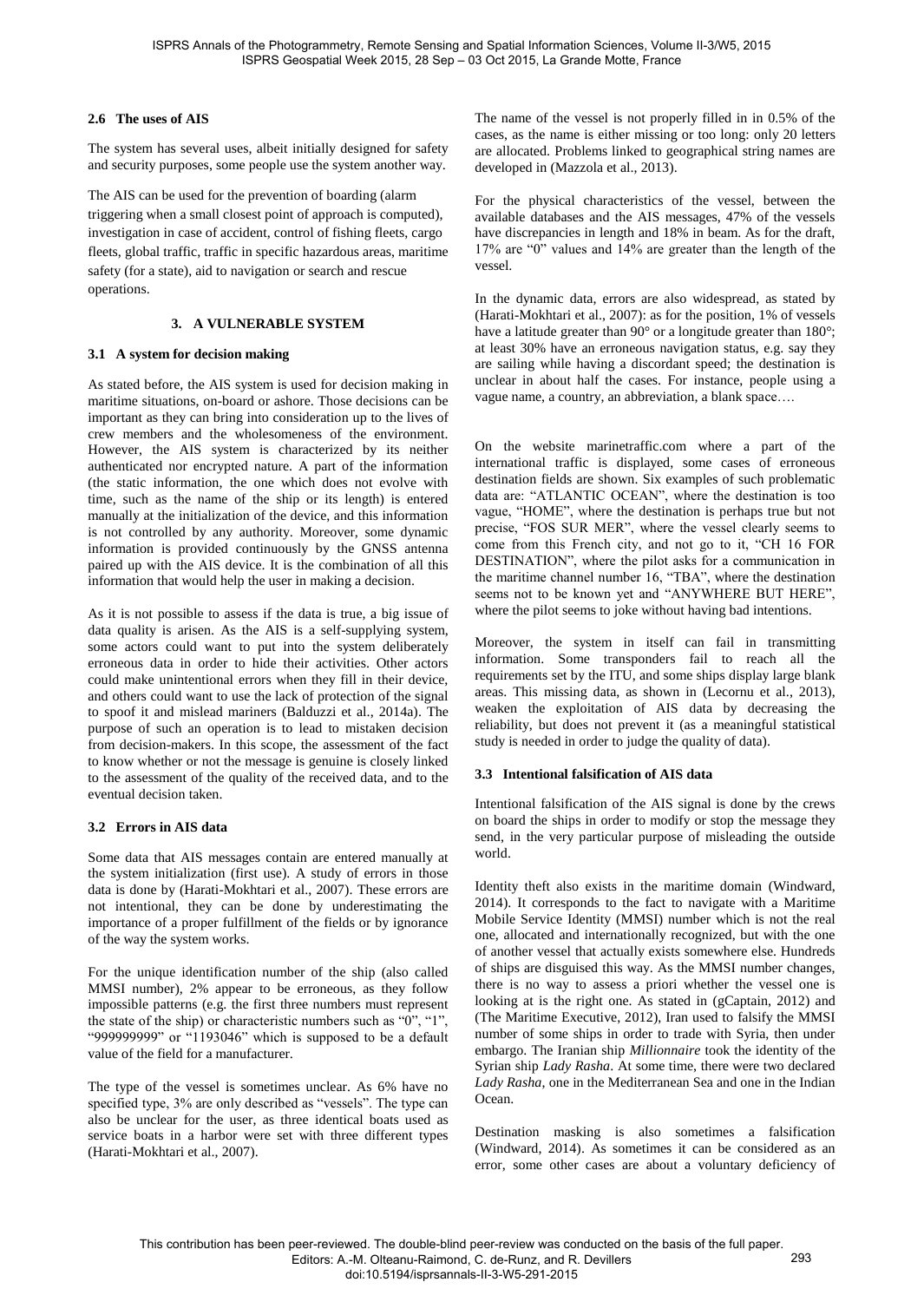information, done in order to sidestep the overview of the global ships flows.

Disappearances are also a kind of falsification, as ships turn off their AIS transponder in order to hide some of their activities, such as fishing in an unauthorized area, or trade illegal goods (Katsilieris et al., 2013) with other ships or on coasts.

#### **3.4 Spoofing of AIS data by surroundings actors**

Spoofing of AIS data consists of an action made by an external actor in order to mislead the crew of the ship and the outside world on the behavior of the proper ship.

One of the trickery is a false closest point of approach alert (Balduzzi et al., 2014b). An alert is triggered and the vessel is forced to change its heading and perhaps be guided to hazardous places in order to avoid a hypothetical boarding by a ghost vessel.

Moreover, (Balduzzi et al., 2014b) implemented a spoofing program imitating a fake ship which is following a spatiotemporal path which made it spelling a word in the Mediterranean Sea. It was possible to see it displayed on the website marinetraffic.com.

Another similar trickery is to simulate a search and rescue alert, forcing all the surrounding vessels to change their course. The creation of a false vessel, or of a false aid to navigation can also be done, in order to provide the vessel with erroneous data and influence its behavior. Availability disruptions (Balduzzi et al., 2014b) are another kind of spoofing, preventing the vessel to transmit its data by several means.

An example of spoofing is given in (Bhatti and Humphreys, 2015), with a pirate who emits a GNSS false signal with a higher power than the genuine one, covering it. The system is then misled on its whereabouts, transmits a false AIS and forces the pilot or the autopilot to maneuver in order to return towards the cape he or it beliefs to be the right one, but actually the vessel moves away its real destination.

Serious consequences of these spoofing events can be foreseen in case malicious actors, such as the terrorists, want to cause a catastrophic incident. Back in 2011, the port of Antwerp underwent an attack from a drug cartel (Le Marin, 2014a). Generally speaking, the merchant navy and the ports do not follow quickly enough the new cybercrime breakthroughs (Le Marin, 2014b).

## **4. DATA QUALITY ASSESSMENT FOR DECISION MAKING**

#### **4.1 Using quality of data for AIS integrity measurement**

As the purpose is to detect vessels that are undergoing attacks or that are emitting false messages on purpose, a means for the assessment of such vessels must be developed. As information comes from messages, it is possible to treat and analyze every message independently from the others, a group of messages as a whole, or a single message with respect to a group of messages.

Data contained in AIS message are various, and the messages themselves are numerous. Such an analysis would bring a numerical value on a message, a group of messages or a message with respect to a group of messages.

Inspired by the Information Theory developed by Shannon in (Shannon, 1948), a mathematical processing of data can be done in order to assess the usefulness of a message, its reliability and its integrity.

The integrity of data is of major importance, and can be assessed for a single message (integrity of the information within), for a group of messages (integrity between the data between the messages) and for a message with respect to a group of messages.

A coefficient for data integrity could then be computed, and with a specified threshold, detect the dubious messages on the basis of data quality, with many parameters taken into account, at several levels: internal to the system, a single message, a group of messages, or external to the system. Such a coefficient would be an indicator for data quality assessment.

#### **4.2 The quality of data in the case of AIS messages**

A minority of users actually falsifies their data, but they take a considerable importance in the monitoring of maritime awareness situation as they are the ones that profit from their falsification. Most of the data are sent in goodwill and in good intentions, but a certain amount is false, and sometimes, in case of spoofing, a vessel emits or receives messages that are not true, independently from the will of the crew. These three cases put the stress on the importance of the assessment of the quality of the data of such an unauthentic and unsecured system.

The lack of reliability of the system could guide people into a lack of belief in the truthiness of data, and thus of the whole system. The blacklists can be weakened as undesirable ships hide some activities, and the global view of the world traffic is distorted, leading to wrong decisions.

The purpose of such an analysis would also be to differentiate intentional falsifications from unintentional errors, by investigating the fields likely to receive erroneous or falsified data, and distinguish (in case of dubious data) the kind of pieces of information likely to be an error from the pieces of information likely to be a falsification. This can be addressed by a study on the field itself and its likeliness to be subject to a will of falsification.

#### **4.3 The people using AIS messages in their activities**

Fishermen use AIS in order to locate themselves, locate other ships in the area and know, thanks to their ECDIS (Electronic Chart Display and Information System), if they are in a legal fishing area. However, only ships longer than 20 meters are obliged to be equipped by AIS.

Mariners, especially cargo transportation ship crews, use AIS for several purposes. Safety and security of the navigation are done, but also surveillance of surroundings vessels, at the time of arrival at a harbor can be important for the availability of an unloading spot. AIS can also be used to ask a question to another ship or declare oneself in danger.

Law enforcement authorities use the AIS in several ways, taking it away from its initial purpose. The surveillance of fishing areas and of coastal ship behaviors is made, as well as the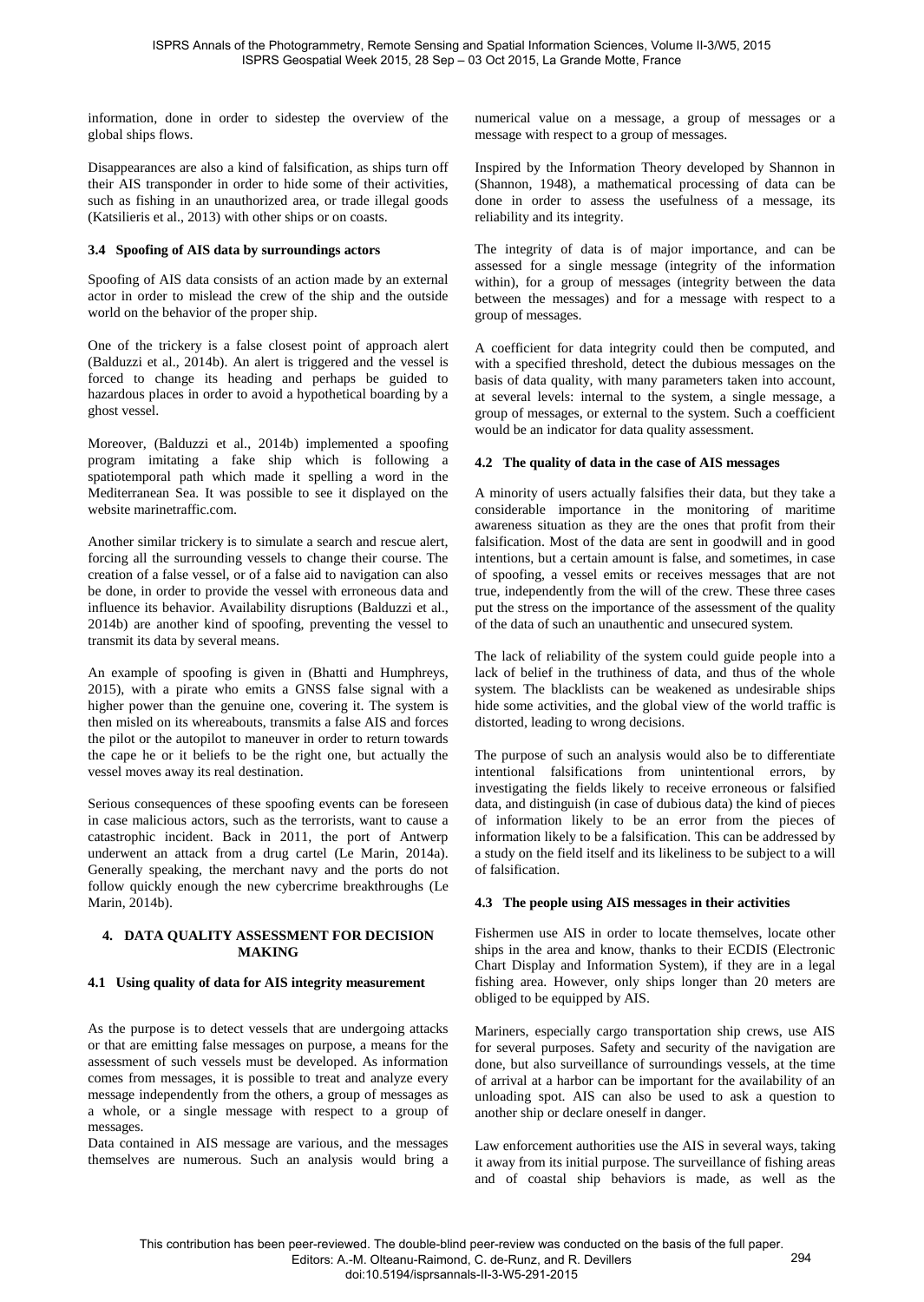surveillance of traffic separation schemes (TSS) set by the IMO. They look for typical behaviors that can help us to find out AIS manipulators. Methods to compute the theoretical position of a ship, in order to improve maritime awareness, when all AIS data are not available are developed (Vanneschi et al., 2015).

Ship-owners, who want to follow the courses of their ships, thanks to the worldwide coverage this system has, can have a continuous global overview of their fleet.

### **4.4 Quality elements taken into account in a quality assessment of AIS messages**

For the knowledge of the maritime situation and a better global maritime awareness, the quality of the data sent by the AIS must be improved. As this system is not reliable and used by many people for various purposes, the awareness of the users on the proper nature of the system shall be clear.

The integrity of data must be investigated, as some information is clearly impossible (out framed GNSS coordinates for instance) or physically incompatible (two vessels with the same number at the same time, a speed that does not match with the type of the vessel). Such a determination of the reliability of information can be done using a scale of belief, disbelief and uncertainty based on a statistical study (Ceolin et al., 2013).

The trust in a user will depend on the past behavior of this user, as the opinion about the source is a key part of trust (Hertzum et al., 2002). This part is mainly made by VTSs and harbors, with the blacklisting of suspicious vessels.

There is a dependence of users on the system, and the credibility and trust of the users will depend on the ability of the system to display information that is true and verifiable.

In this scope, the completeness of data is important, as well as its accuracy, in order to assess the confidence on the received and transmitted messages. This confidence should be acquired by the ascertainment of suspicious vessels, in order to consider their messages as subject to doubt; by the reduction of unintentional errors in the messages and by the detection of spoofing events.

As this research is at its beginning, the quality components to use in particular cases and the way they will be used is yet to be defined, as well as the modeling and analysis of data quality parameters in AIS messages are yet to be elaborated.

## **5. PRINCIPLES OF THE APPROACH**

#### **5.1 Towards a real-time analysis of data quality**

The detection of errors, bad practices, suspicious or abnormal behaviors is done by the monitoring of specified areas, which depend on the purpose of the surveillance. In order to do that, the identification and a classification of the behaviors and of position reporting falsification techniques, as well as knowledge extraction methods, must be done. The detection is based on a rule-based engine (Riveiro and Falkman, 2009), (Ray et al., 2013), based on recorded trajectories and a panel of typical suspicious behaviors, for instance. As some information in AIS data is dynamic, and the flow of data is continuous, it is important to process the messages on-fly, with two parallel processes: one which looks for specific patterns and defined spatiotemporal behaviors and another one which stores the

recently acquired data in order to aggregate it to the database (Ray et al., 2015). A real-time analysis of the data could offer an immediate ascertainment of suspicious or attacked vessels and lead to a quicker response.

In a global approach, a second step is needed, in order to have a system which could help for decision making. In order to move forward, a model of risks is needed.

# **5.2 The modelling of risks**

The risks are to be modelled with ontologies, especially three of them: a trajectory ontology for a geometric definition of trajectories, a geographic ontology for the concepts which are specific to territory description and a domain ontology for the particular domain of AIS analysis. The analysis will be made in four steps, the first one being the technical and functional analysis of the system, in order to put a model on the studied system, the second one being the quantitative analysis, for a study of threat processes, the third one being the quantitative analysis, i.e. the analysis of the seriousness of the consequences of the various feared events, and the fourth one being the synthesis, in order to point out the most critical components of the system (Ray et al., 2015).

## **6. CONCLUSION**

This paper introduces issues on AIS data quality, regarding the various problems of errors, falsification and spoofing of the messages. As the displayed information influences the point of view and analysis of the situation for decision-makers, the situation awareness of actors in a place as hazardous as sea is hampered. An assessment of the data quality would make the detection of AIS problems easier, enhance the situation awareness of decision makers and improve safety and security at sea.

#### **ACKNOWLEDGEMENTS**

Research presented in this paper is supported by The French National Research Agency (ANR) under reference ANR-14- CE28-0028. The project is also labelled by French clusters Pôle Mer Bretagne Atlantique and Pôle Mer Méditerranée and cofunded by DGA.

#### **REFERENCES**

Balduzzi, M., Pasta, A., Wilhoit, K., 2014a. A Security Evaluation of AIS Automated Identification System. In: Proceedings of the 30th Annual Computer Security Applications Conference, ACSAC 2014, New Orleans, LA, USA, December 8-12, 2014

Balduzzi, M., Wilhoit, K., Pasta, A., 2014b. A Security Evaluation of AIS. Trend Micro.

Bhatti, J., Humphreys, T.E., 2015. Covert Control of Surface Vessels via Counterfeit Civil GPS Signals. University of Texas, in Preparation

Ceolin, D., van Hage, W.R., Schreiber, G., Fokkink, W., 2013. Assessing Trust for Determining the Reliability of Information, in: van de Laar, P., Tretmans, J., Borth, M. (Eds.), In: Situation